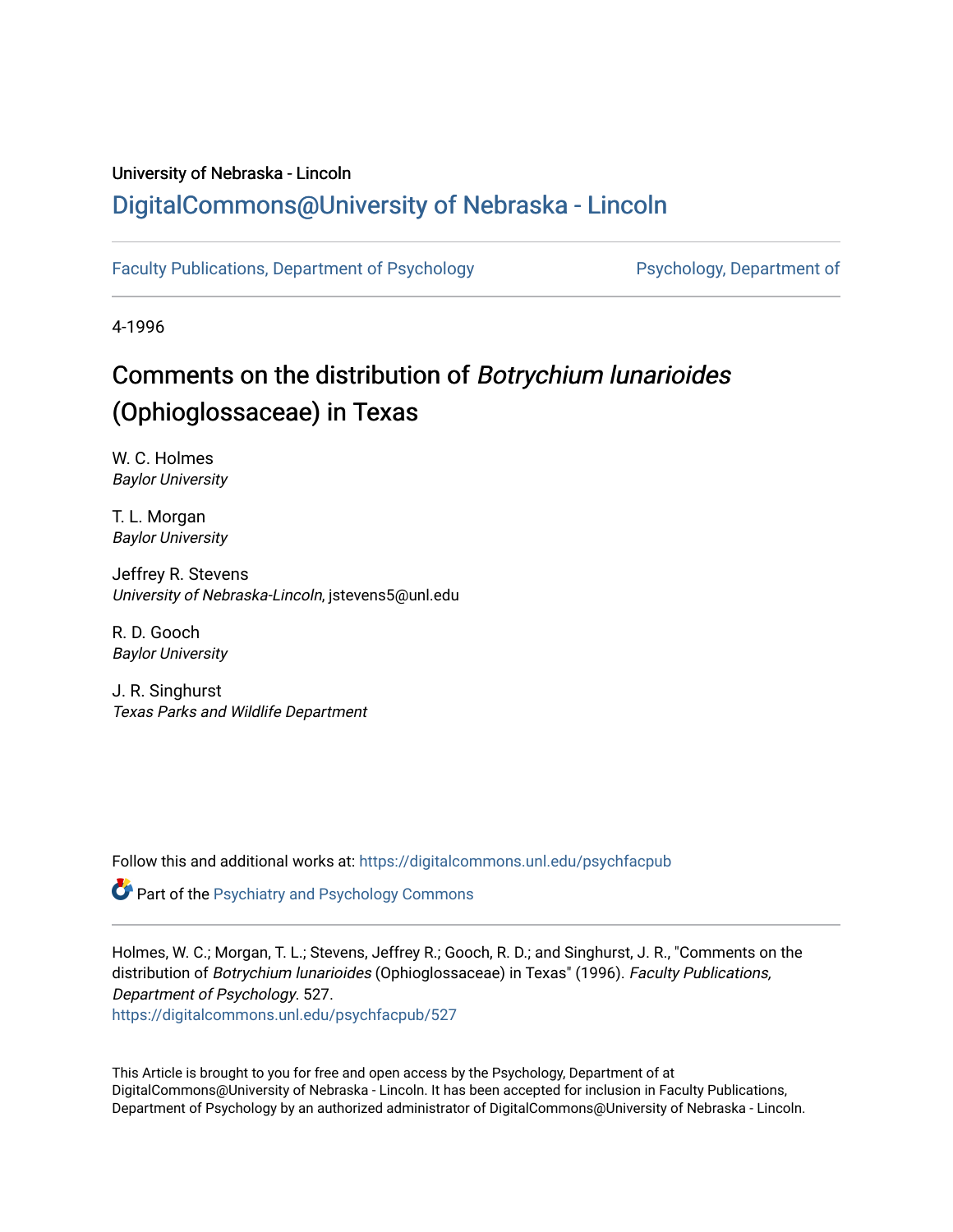#### **COMMENTS ON THE DISTRIBUTION OF BOTRYCHIUM LUNAR/OIDES (OPHIOGLOSSACEAE) IN TEXAS**

W.C. Holmes, T.L. Morgan, J.R. Stevens, & R.D. Gooch

Department of Biology, Baylor University, Waco, Texas 76798-7388 U.S.A.

&

J.R. Singhurst

Wildlife Division, Texas Parks and Wildlife Department, Mexia, Texas 76667 U.S.A.

## ABSTRACT

*Botrychium lunarioides* (Michx.) Sw. (Ophioglossaceae) is now known to be widespread and abundant throughout the eastern portion of Texas.

KEY WORDS: Ophioglossaceae, *Botrychium,* Texas, biogeography

Until recently, *Botrychium lunarioides* (Michx.) Sw. (Ophioglossaceae) was considered to be a species of the coastal plain of the southeastern United States whose westernmost distribution was known to extend to extreme east Texas (Thomas 1979; Thomas, *et* al. 1981; Wagner & Wagner 1993). In 1996, Do, *el al.* reported ten additional county records in the central portion of the Post Oak Savannah of Texas, thereby extending the known distribution of the species up to 273 km to the west. Additional field studies during 1996 have yielded nineteen new county records for the species in Texas (Figure 1). These new reports are primarily from the Post Oak Savannah, Pineywoods, and Blackland Prairies of northeast Texas and from the southern portion of the Post Oak Savannah. The most notable occurrence of the species is at Lake Bastrop State Recreation Area, Bastrop County, about 45 km ESE of Austin, which extends both the western and southern known limits of the species. The present distribution confirms that the plant is much more widespread and abundant within the state than previously known and that it may be expected to occur in nearly all counties of the Pineywoods and the Post Oak Savannah. Although the habitat of the very southern portion of the Post Oak Savannah (Caldwell, Gonzalez, Guadalupe, and Wilson counties), seems to be favorable for the species, an attempt to locate it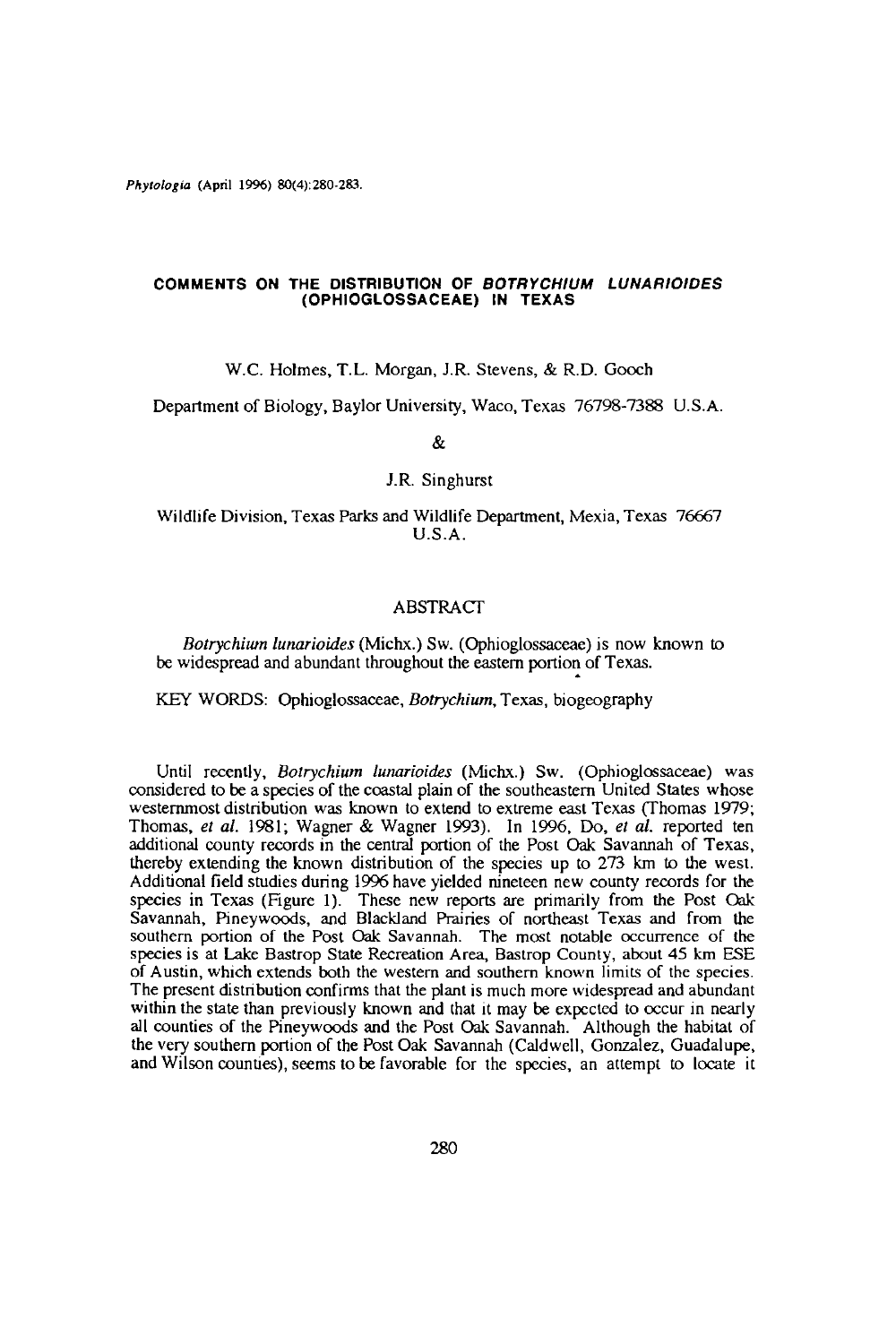

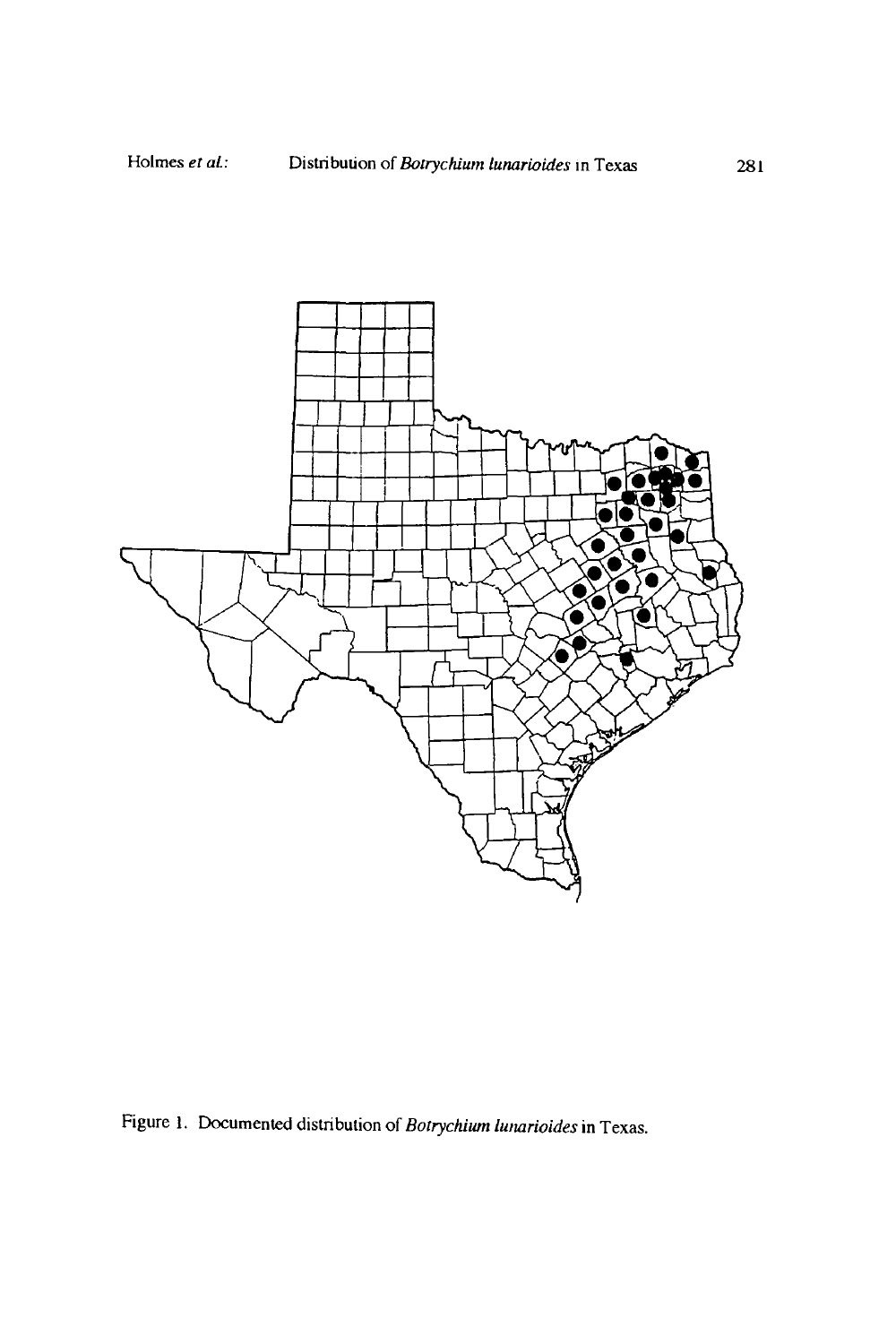there was unsuccessful. This failure may be related 10 the extreme drought in that area in the late winter and early spring of 1996, which has been mentioned by Thomas, *et*  aI. (1981) as a factor that may cause the species to remain dormant.

Specimens Examined: Texas: Anderson Co.: Cedar Creek Cemetery, between Long Lake and Elkhart on Texas Hwy. 294, 135 m, 14 Mar 1995, *Holmes 7602*  (BA YLU). Bastrop Co.: Lake Bastrop State Recreation Area, ca 0.6 mile S of jct. of FM 1441 and N Shore Park Road, lawn NE of boat ramp, 13 Mar 1996, *Singhurst 4806* (BA YLU). Bowie Co.: ca. 2.6 miles E of jct. of U.S. Hwy. 67 and FM 98 at Simms, Old Martin Cemetery, 6 Mar 1996, *Singhurst 4805* (BA YLU). Camp Co.: Rose Hill Cemetery, Tex. Hwy. 11 atjct. with U.S. Hwy. 271, 5 Apr 1996, *Stevens*  ca. 4 miles NW of the Louisiana State line NW of Rodessa, LA and SW of Atlanta, TX, 31 Mar 1988, *Thomas 103695, Dorris,* & *Slaughter* (NLU). Franklin Co.: Hogansport Cemetery on County Road NW 1028 ca. 0.1 mile S of FR 71, 5 Apr 1996, *Stevens 200* & *Gooch* (BA YLU). Freestone Co.: Fairfield Lake State Recreation Area, 6 miles NE of Fairfield, Chancellor Cemetery, 22 Feb 1995, *Do 324*  (BAYLU); New Hope Cemetery, 18 Mar 1995, *Sing hurst 3029* (BA YLU). Falls Co.: Williams Cemetery, ca. 5 miles S of Kosse on Texas Hwy. 14, 17 Mar 1995, *Singhurst 3004* (BA YLU). Henderson Co.: Ash Cemetery, just SE of Murchison on Tex. Hwy. 31, 17 Mar 1995, *Holmes 7610* (BA YLU). Hopkins Co.: Harmony Cemetery on County Road 2397 ca. 0.5 miles NW of County Road 2403, 5 Apr 1996, *Stevens 206* & *Gooch* (BA YLU). Houston Co.: ca. 0.2 mile N of jct. Tex. Hwy. 21 and park road, ca. 5 miles NW of L.R. Price Log Cabin; 29 Jan 1996, Singhurst 4734 (BAYLU). Hunt Co.: Donelton Cemetery on County Road 3219 ca. *SinghuTst4734* (BA YLU). Hunt Co.: Donelton Cemetery'on County Road 3219 ca. 0.8 mile NW of FR 1567, 6 Apr 1996, *Stevens 208* & *Gooch* (BA YLU). Kaufman Co.: New Salem Cemetery on County Road 315 ca. 1.5 miles N of Interstate Hwy. 20,6 Apr 1996, *Stevens 210* & *Gooch* (BA YLU). Lee Co.: Tanglewood Cemetery, ca. 5.2 miles N of jct. of U.S. Hwy. 77 and FM 696, ca. 0.2 mile W and N on unnamed road ca 0.4 mile, 31 Jan 1996, *Singhurst* 4773 (BA YLU). Leon Co.: FR 3, 1.5 miles S of jct. with U.S. Hwy. 79 at Winn Cemetery, 110 m, 3 Mar 1995, *Gooch 63, Stevens, & Holmes (BAYLU). Limestone Co.: McKenzie Cemetery, 12* Mar 1995, *Singhurst 3024* (BAYLU); Cobb Cemetery, 12 Mar 1995, *Singhurst 3024* (BAYLU); Cobb Cemetery, 12 Mar 1995, *Singhurst 3025* (BAYLU); Ferguson Cemetery, off FR 937, ca. 2 miles NW of the Robertson Co. line, 12 Mar 1995, *Sing hurst 3020* (BA YLU). Milam Co.: Old Providence Cemetery, 20 Mar 1995, *Singhurst 3201* (ASTC). Morris Co.: Daingerfield State Park, ca. 2.1 miles S of jct. of Tex. Hwy. 49 and park road, lawn area ca. 80 m NW of activity center, 7 Mar 1996, *Singhurst 4801* (BA YLU). Navarro Co: Midway Cemetery, ca. 7 miles NE of Streetman, 18 Mar 1995, *Singhurst 3028* (BAYLU). Rains Co.: Prospect Cemetery on County Road 1230 ca. 0.5 mile S of U.S. Hwy. 69, 6 Apr 1996, *Stevens 209* & *Gooch* (BAYLU). Red River Co.: McCrary Cemetery on FR 196 ca. 2 miles W of Tex. Hwy. 37, 5 Apr 1996, *Stevens* 198 & *Gooch* (BA YLU). Robertson Co.: FR 979 at jct. with FR 2096 at Bald Prairie Cemetery, 98 m, 3 Mar 1995, *Slevells 82, Gooch,* & *Holmes* (BA YLU); Seale Round Prairie Cemetery, off FR 937, ca. 2 miles SE of the Limestone Co. line, 12 Mar 1995, *Singhurst 3022* (BAYLU). Rusk Co.: Martin Creek State Park, ca. 1.3 miles SW of jct. of FM 1716 and park road, lawn next to cabin no. 1, 5 Mar 1996, *Singhurst 4804* (BA YLU). San Augustine Co.: Liberty Hill Baptist Church Cemetery, 2.3 miles N of Tex. Hwy. 21 by Tex. Hwy. 147, 16 Feb 1972, *Thomas* 27495 (NLU). Smith Co.: Tyler State Park, 0.6 mile W